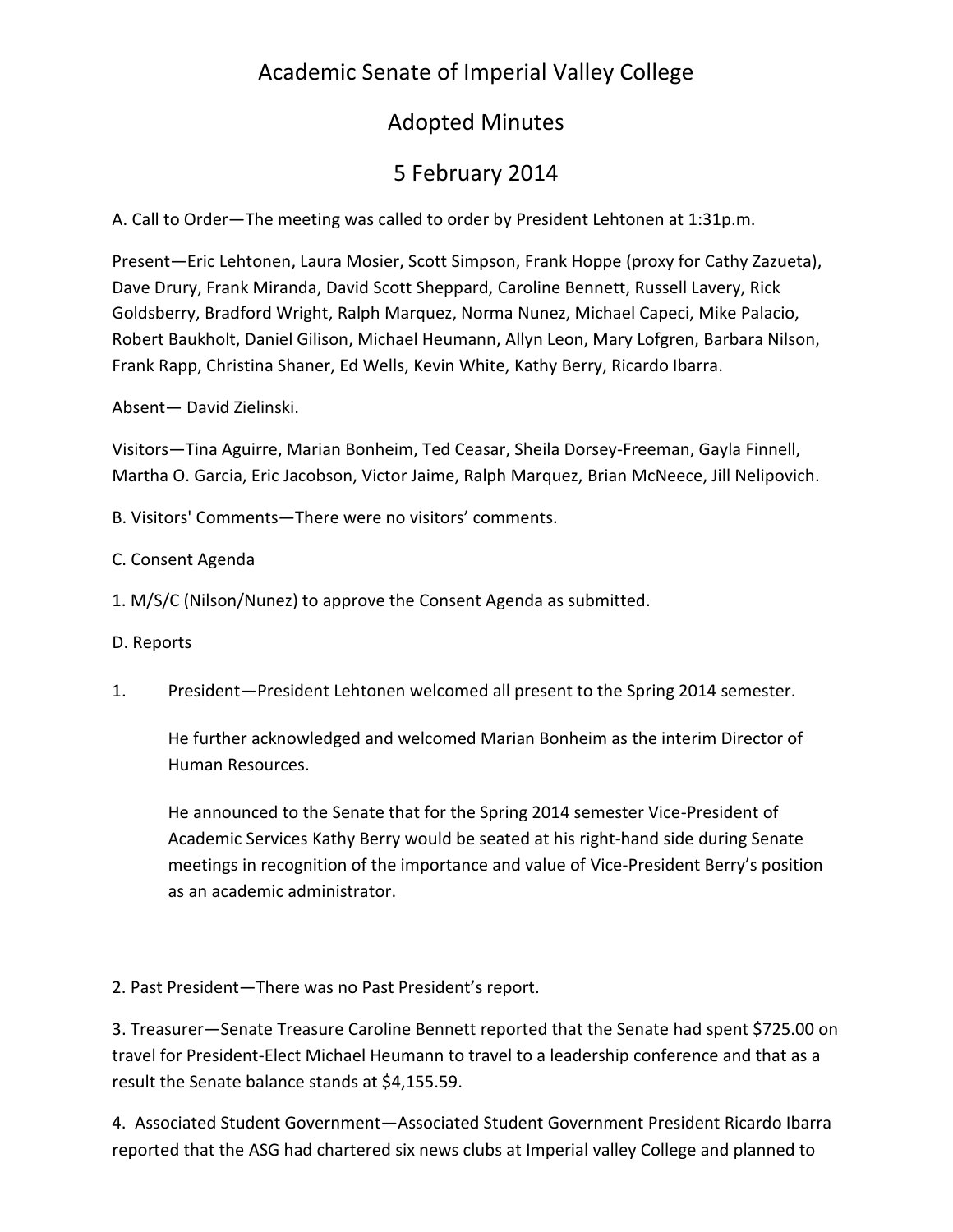conduct a survey assessing whether or not to recommend a mascot change for the college's athletic teams.

5. Part-Time—There was no Part-Time Faculty Representative report.

6. Curriculum Committee—Curriculum Committee Co-Chairman Michael Heumann reported that the first meeting of the Spring 2014 semester for the Curriculum Committee shall be Thursday, 6 December 2014.

7. Basic Skills—Basic Skills Co-Coordinator Jill Nelipovich reported that changes to the Basic Skills funding regulations for 2013-2014 required that allocations for the year must be spent in two academic years rather than in three as in previous years.

She further reported that the allocations for Imperial Valley College Basic Skills had been reduced to \$200,409.00 from \$250,000.00 in previous years, though the difference may be reimbursed following reapportionment.

She concluded her report by informing the Senate that the IVC Basic Skills Committee had funded seven embedded tutors in Basic Skills English and math classes as well as on additional tutors in the Math Lab.

8. College Council—College Council Co-Chairman Daniel Gilison reported that the College Council had approved the standing rules for the Competitive Athletic Committee which shall require faculty as members.

He further reported that the College Council had accepted the 2014 Accreditation Warning Follow-Up.

9. Campus Hour/Professional Development— Campus Hour/Professional Development Chairwoman Tina Aguirre reported that the Campus Hour/Professional Development Committee had met and is working to generate and publicize a calendar of events for Campus Hour; examining professional development for the campus; and conferring with the Associated Student Government to co-ordinate events more effectively.

9. Budget and Fiscal Planning— Budget and Fiscal Planning Committee Co-Chairman Kevin White reported that the committee had met and recommended to President/Superintendent Victor Jaime strategies for attaining a 16% reserve status; suggested strategies for funding retirees' insurance benefits; and approved the 2014 Accreditation Warning Follow-Up.

11. Vice-President for Academics Hiring Committee—College Council Co-Chairman Daniel Gilison reported that he had met the Senate's request to place two faculty members on the Vice-President for Academics Hiring Committee and that the two faculty members selected are James Patterson and Lisa Solomon.

12. Distance Education— Distance Education Committee Chairwoman Gayla Finnell reported that the Distance Education Committee will hold its next meeting on Wednesday, 12 February 2014 and that currently there are fourteen distance education courses being offered in twenty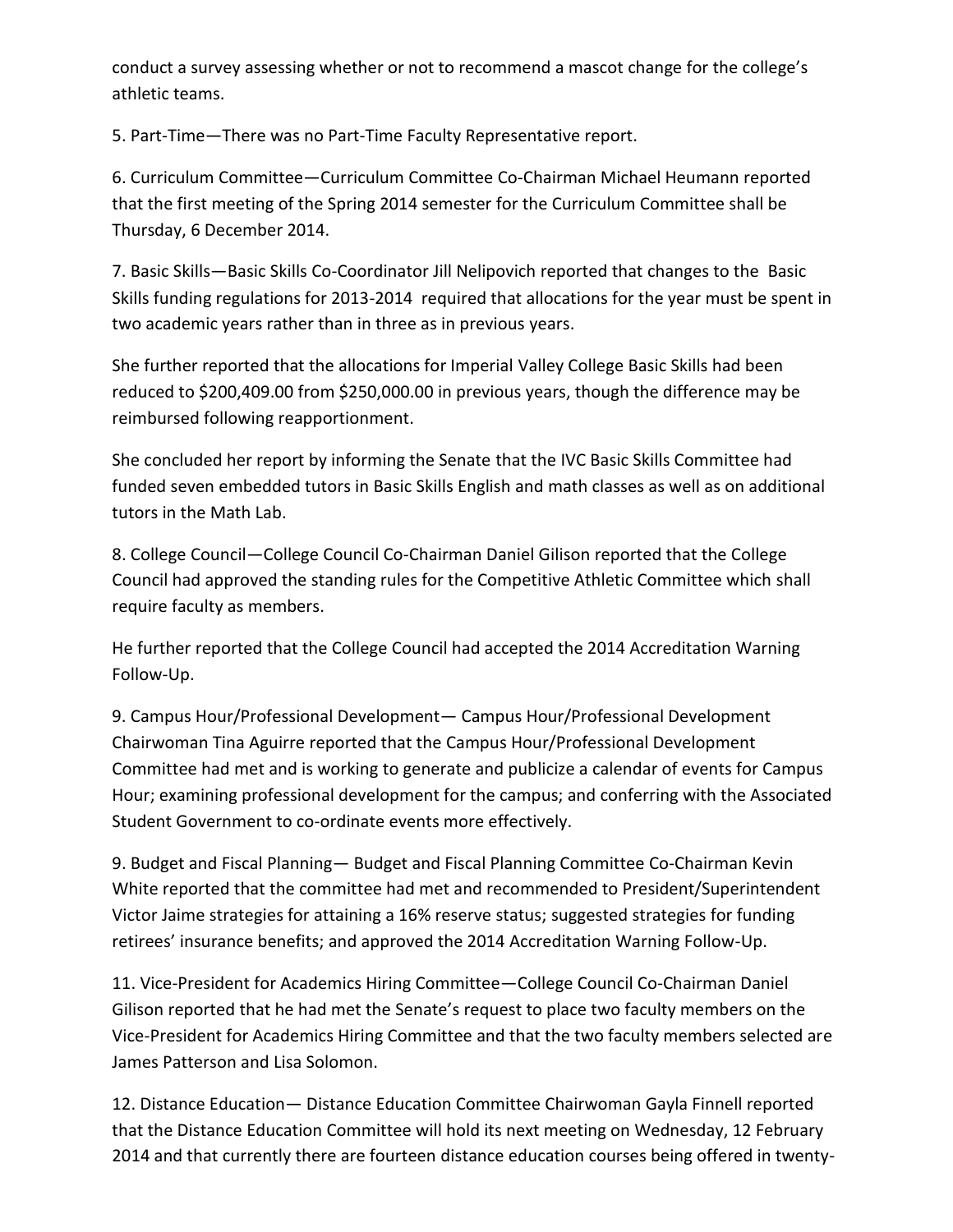seven separate sections, while twenty-eight more courses are in development as on-line or hybrid courses.

Chairwoman Finnell concluded her report with public thanks to Allyn Leon for his work as Interim Chairman of the Distance Education Committee and to David Zielinski for his work as past chairman of said committee.

E. Update on Previous Discussion and Information Items

#### 1. Academic Senate By-Laws Review—Eric Lehtonen

President Lehtonen informed the Senate that President-Elect Michael Heumann shall oversee the review of the "Academic Senate for Imperial Valley College By-Laws" to be conducted during the Spring 2014 semester. He further requested volunteers from the Senate to assist with the initial review process.

2. Alternative to Committee Requirements—Frank Rapp

Secretary Frank Rapp requested that Senators request that faculty members from their departments provide him with suggestions for alternatives to committee requirements and that they do so no later than 26 March 2014 so that he may compile the suggestions in order to create an action item addressing this issue.

- F. New Discussion and Information Items
	- 1. +/- Grading—Eric Lehtonen

President Lehtonen initiated a discussion regarding the possibility of instituting the option to give + and – grades in addition to the current letter grading system. He further stated that he intended to use discussion and feedback from senators and faculty, in addition to research of other California community college grading practices, to determine whether or not to generate action by the Senate on this issue.

Discussion ensued including concerns regarding the ramifications of a "C-" grade; a dual grade system (i.e.: A/AB/B/BC/C/CD/D/DF/F); whether or not there are sound pedagogical reasons for instituting any such change; whether or not the students would actually benefit from any such change; and whether or not the any such change would have negative or positive effects on student motivation.

2. Academic Senate Election Process—Frank Rapp

Secretary Frank Rapp officially announced that in accordance with the Senate By-Laws the general election for three (3) At-Large Senators for terms beginning 1 July 2014 and ending 30 June 2017 would be held before the eighth week of the Spring 2014 and that he would make requests to division deans to select division representatives for the 2014-2015 Academic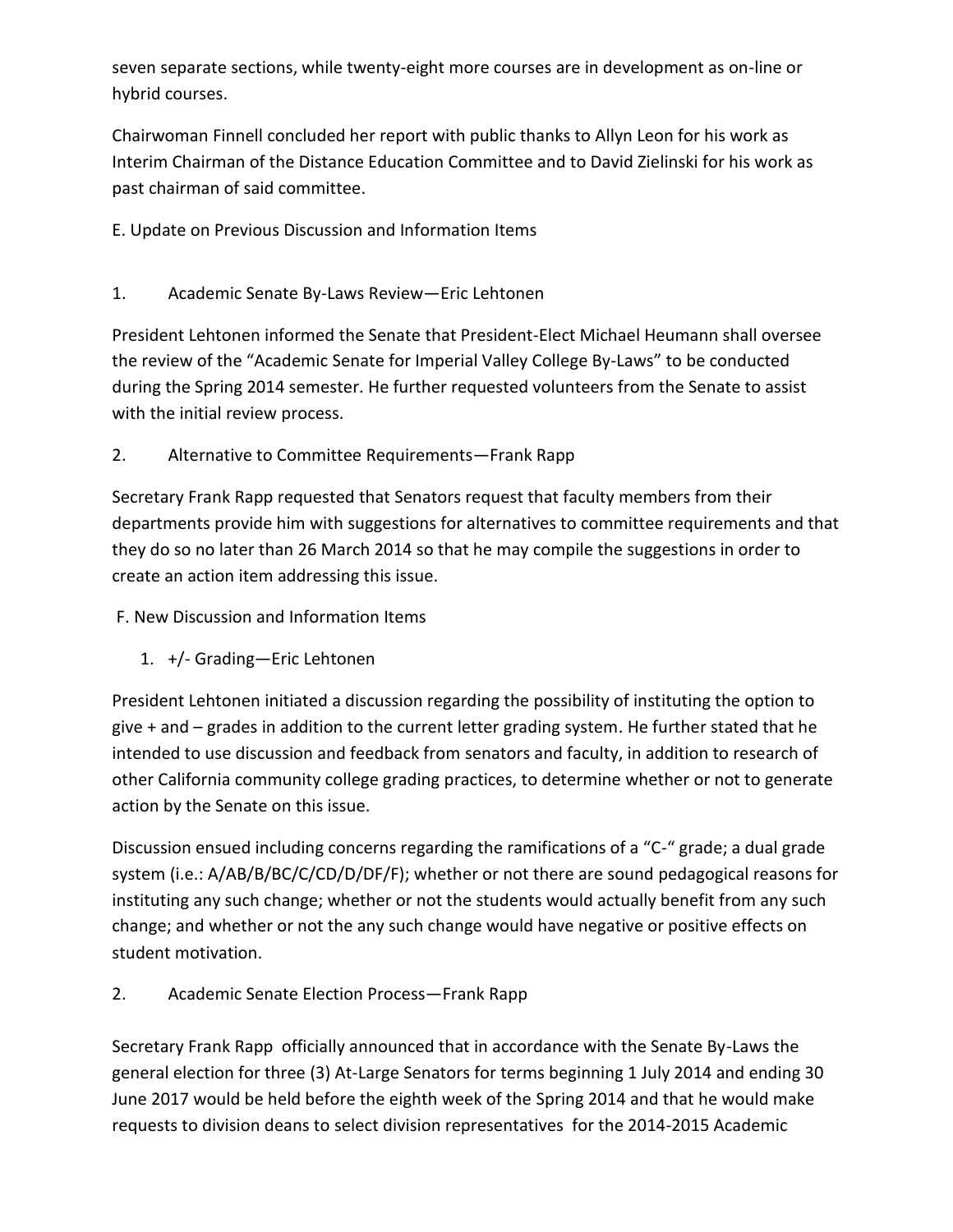Senate, said division representatives to be determined before the end of the eighth week of the Spring 2014 semester.

#### 3. College Council Revampent—Daniel Gilison

Vice-President Daniel Gilison informed the Senate that he and Superintendent/President Jaime had met with College Council Co-Chairwoman Yethel Alonso to discuss possible changes to the College Council for the purposes of possible improvements to the committee and/or its procedures and practices. Alternatives discussed include changes to the agenda development process, reduction of meetings from twice per month to once per month, and electronic submission of reports from College Council subcommittees.

4. Academic Senate Fund Raiser—Eric Lehtonen

President Lehtonen informed the Senate that his personal resolve on this issue was to improve both the fund raising process and the results of said fund raising from the previous years of his Senate presidency. He further stated that he was disappointed both in his own prior lack of such resolve and in ridicule of the Senate's focus on and results of fund raising. He reminded the Senate that the fund raiser was to generate scholarships for students and should not be seen as a political issue.

He concluded his remarks by announcing that Vice-President Berry had volunteered to host the fund raiser at her home this year.

G. Action

1. 2014 Accreditation Warning Follow-Up—Eric Lehtonen

M/S/C (Heumann/Nilson) to accept the "2014 Accreditation Warning Follow-Up" as presented.

Vice-President Berry informed the Senate of key provisions of the follow-up in regard to specific aspects of the accreditation warning and how said aspects are addressed in the follow-up.

Following her report, the vote was as follows:

Laura Mosier, yes;

Scott Simpson, yes;

Frank Hoppe (proxy for Cathy Zazueta), yes;

Dave Drury, yes;

Frank Miranda, yes;

David Scott Sheppard, yes;

Caroline Bennett, yes;